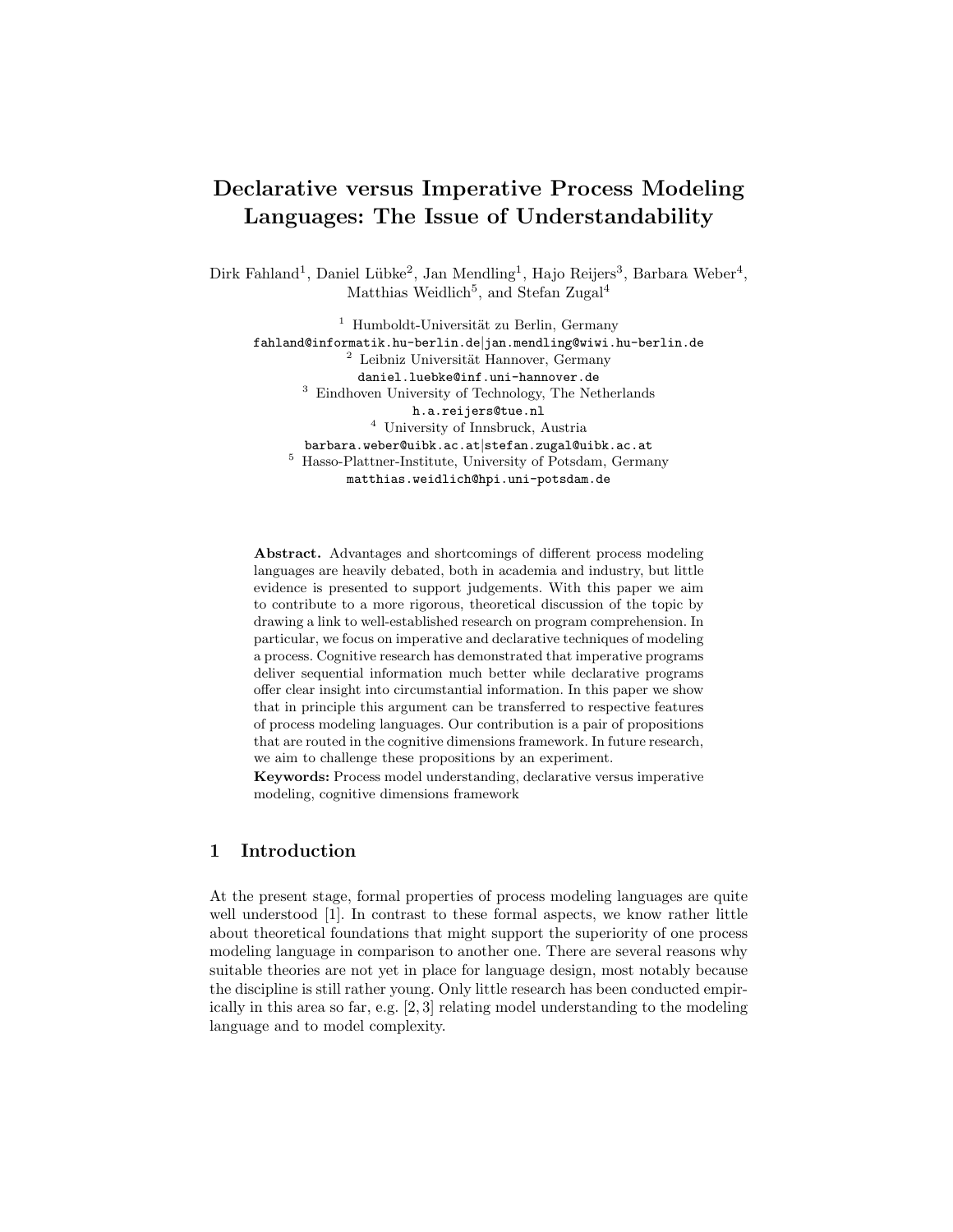The context for process modeling efforts is often that a model builder constructs a process model that aims to facilitate human understanding and communication among various stakeholders. This shows that the matter of understanding is well-suited to serve as a pillar on the quest for theories of process modeling language quality. Furthermore, insights from cognitive research on programming languages point to the fact that 'design is redesign' [4]: a computer program is not written sequentially; a programmer typically works on different chunks of the problem in an opportunistic order which requires a constant reinspection of the current work context. If process builders design their models in a similar fashion, understanding is an important quality factor for the modeler himself.

The lack of theories on modeling language quality with empirical support has contributed both to the continuous invention of new techniques and to the claims on the supposed superiority of such techniques. For instance, Nigam and Caswell introduce the OpS technique in which "the operational model is targeted at a business user and yet retains the formality needed for reasoning and, where applicable, automated implementation" implying that existing languages fall short on these characteristics [5]. In a Popkin white paper, Owen and Raj are less careful and claim a general superiority of BPMN over UML Activity Diagrams because "it offers a process flow modeling technique that is more conducive to the way business analysts model" and "its solid mathematical foundation is expressly designed to map to business execution languages, whereas UML is not" [6]. Smith and Fingar simply state in their book that "BPML is the language of choice for formalizing the expression, and execution, of collaborative interfaces" [7]. We do not want to judge on the correctness of these statements here, but rather emphasize that we currently lack theories to properly assess such claims.

Throughout this paper, we will discuss in how far insights from cognitive research on programming languages could be transferred to the process modeling domain. In particular, it is our aim to investigate the spectrum of imperative versus declarative process modeling languages, as this distinction can be considered as one of the most prominent for today's modeling languages. For example, with respect to the recent development of ConDec (first published as "DecSer-Flow"), a declarative process modeling language, the first design criterion that is mentioned is that "the process models developed in the language must be understandable for end-users" [8, p.15]. While it is claimed that imperative (or procedural <sup>1</sup> ) languages, in comparison, deliver larger and more complex process models, only anecdotal evidence is presented to support this. Also, in the practitioner community opinions are manifold about the advantages of declarative versus imperative languages to capture business processes, see for example [10–12]. These claims and discussions clearly point at the need for an objective, empirically founded validation of the presumed advantages of the different types of process modeling languages.

The contribution of this paper is that it presents a set of theoretically grounded propositions about the differences between imperative and declarative process

 $1$  Computer scientists prefer the term "procedural"; the term "imperative" is popular in other communities [9]. In this paper, we will be using the terms as synonyms.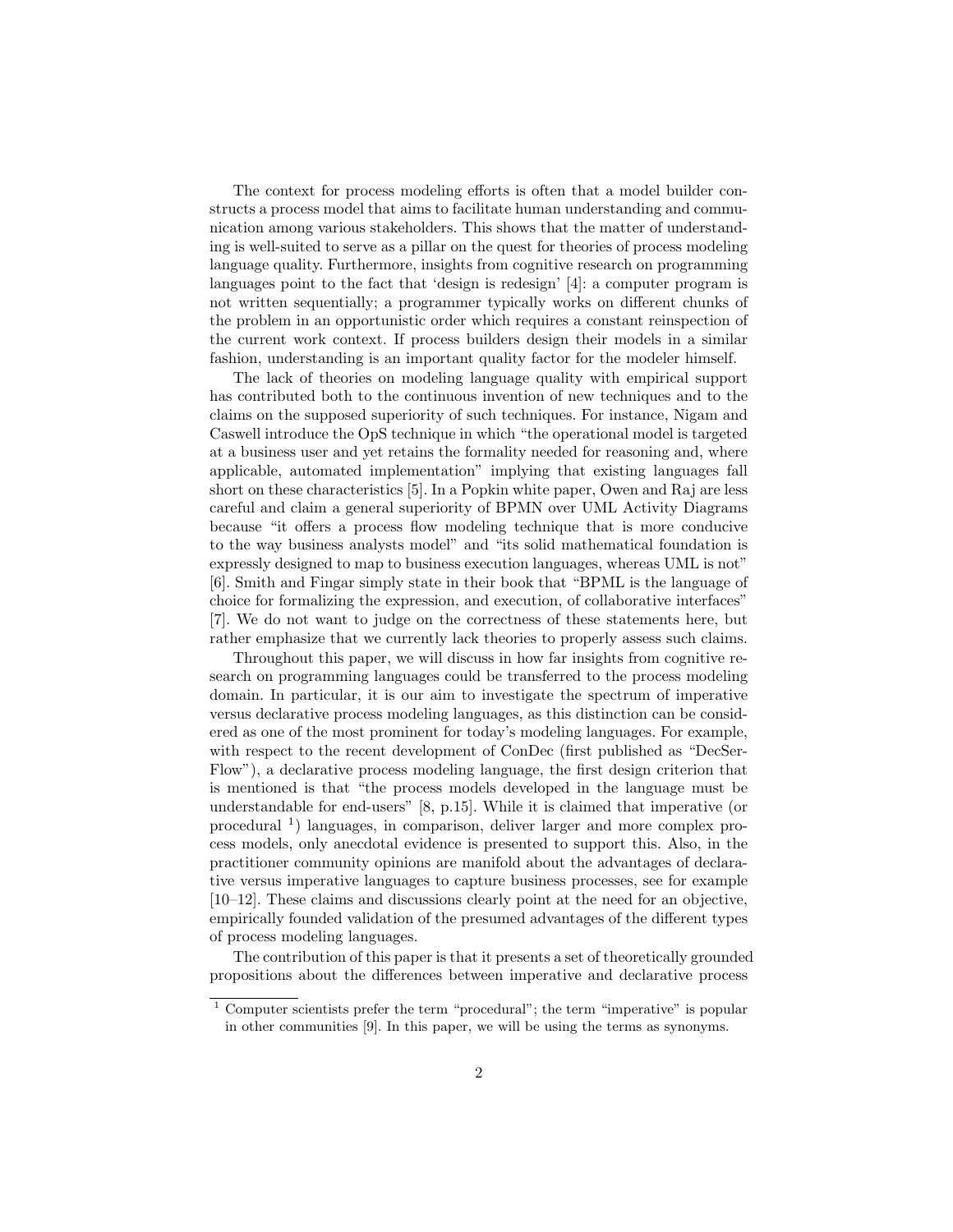modeling languages with respect understandability issues. As such, this paper is an essential stepping stone to an empirical evaluation of these languages, which is planned by the authors as future research. To argue and support the hypotheses, this paper is structured as follows. Section 2 summarizes empirical findings and concepts from programming language research. Section 3 characterizes the notational spectrum of process modeling languages. Section 4 derives propositions on when a process modeling language could be superior to another one based on the cognitive dimensions framework. Section 5 concludes the paper and describes the empirical research agenda for validating the propositions.

## 2 Cognitive Research on Programming Languages

Various authors have noted the similarities between process models and software programs [13, 14]. For example, a software program is usually partitioned into modules or functions, which take in a group of inputs and provide some output. Similar to this compositional structure, a business process model consists of activities, each of which may contain smaller steps (operations) that may update the values of data objects. Furthermore, just like the interactions between modules and functions in a software program are precisely specified using various language constructs, the order of activity execution in a process model is defined using logic operators. For software programs and business process models alike, human agents are concerned with properly capturing their logic content. This stresses the importance of sense-making for both types of artifacts, both during the construction process and while updating such artifacts at a later stage.

While computer science is a relatively young field in relation to other engineering disciplines or the formal sciences, it has clearly a longer history than business process modeling. Therefore, it is worthwhile to reflect on the insights that are available with respect to the understanding of software code.

In the past, heated debates have taken place about the superiority of one programming language over the other with respect to expressiveness [15] or effectiveness [16], and such debates have extended to the issue of understandability. Edsger Dijkstra's famous letter on the harmfulness of the GOTO statement, for instance, builds on the argument that "our powers to visualize how processes evolving in time are poorly developed" [17]. This made him dismissive of any higher level programming language supporting this construct. Another example is the development of visual programming languages, which have been claimed to be easier to understand than textual languages [18]. Finally, object-oriented programming languages have also been expected to foster understandability in comparison with more traditional languages, see e.g. [19].

During the 1970s and 1980s, alternative views were proposed on how programmers make sense of code as to provide a theoretical explanation of the impact of different programming languages on this process. One view is based on the idea of "cognitive restructuring", in which problem-solving involves the access of information from both the world and memory (short- and long-term), and the restructuring of this information in working memory to provide a so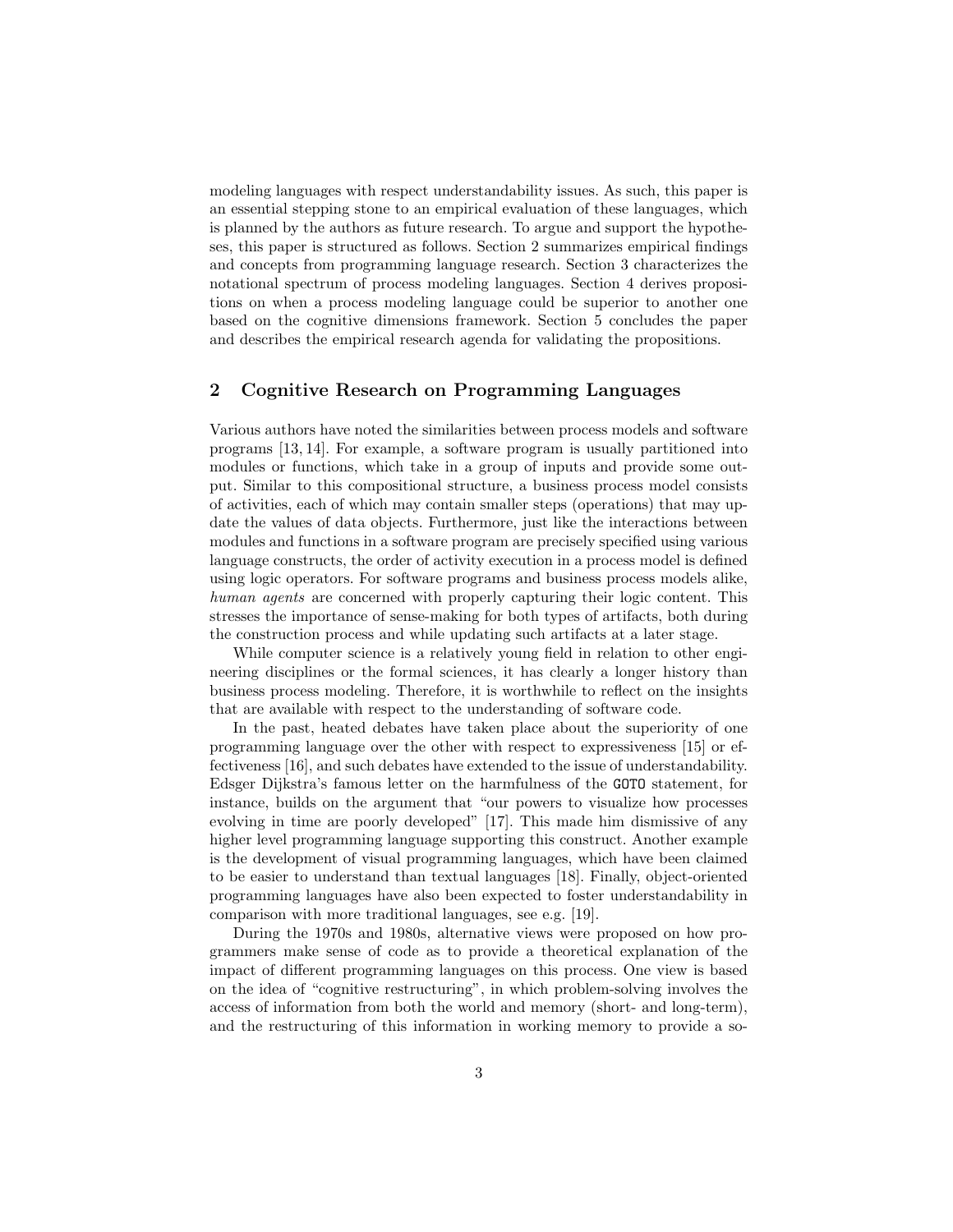lution. Therefore, languages from which information can be easily accessed and transferred to working memory will be easier to understand [20, 21].

An alternative view is that every programming language is translated into the same mental representation, and that comprehension performance reflects the extent to which the external program maps to people's internal/cognitive representation primitives. This view is in line with certain theories on natural language processing [22] and forms the theoretical basis for experiments aimed at establishing people's internal representations of computer programs [23, 24].

What has proven to be problematic with both these views is that they support the prediction that one programming language is easier or harder to understand than another in an absolute sense – whatever the exact aspect of the program that is studied. In work by Green [25, 26], and Gilmore and Green [27], however, it has both been postulated and empirically validated that different tasks that involve sense-making of software code are supported differently by the same programming language. For example, the overall impact of a modification of a single declaration may be difficult to understand in a PASCAL program, but it is relatively easy to develop a mental picture of the control-flow for the same program. The implication of this view is that a programming language may provide superior support with respect to one comprehension task, while it may be outperformed by other languages with respect to a different task.

The latter view was originally the basis for the "mental operations theory" [27], which in essence states that a notation that requires fewer mental operations from a person for any task is the better performing one. In other words, a "matched pair" between the notational characteristics and a task gives the best performance. This view has evolved and matured over the years towards the "cognitive dimensions framework" (CDF) [28, 29], which contains many different characteristics to distinguish notations from each other. Several of these dimensions directly matter to process modeling understanding, e.g. whether the model demands hard mental operations from the reader, whether there are hidden dependencies between notation elements, or whether changes can be applied locally *(viscosity)*. The framework has been highly influential in language usability studies and over 50 publications have been devoted to its further development [30]. The CDF extends the main postulate of the mental operations theory towards a broad evaluation tool for a wide variety of notations, e.g. spreadsheets, style sheets, diagrams, etc. While its application to business process models is, to our knowledge, limited to the work in [31], it seems to provide the strongest available theoretical foundation for our aims with this paper.

In particular, an important result that has been established in the development of the CDF relates to the difference between the tasks of looking for sequential and circumstantial information in a program. Sequential information explains how input conditions lead to a certain outcome. An example of looking for sequential information is: "In this program, after action X is performed, what might the next action be?". Typically, one can distinguish between sequential information that relates to actions immediately leading to or following from a certain outcome. On the other hand, given a conclusion or outcome,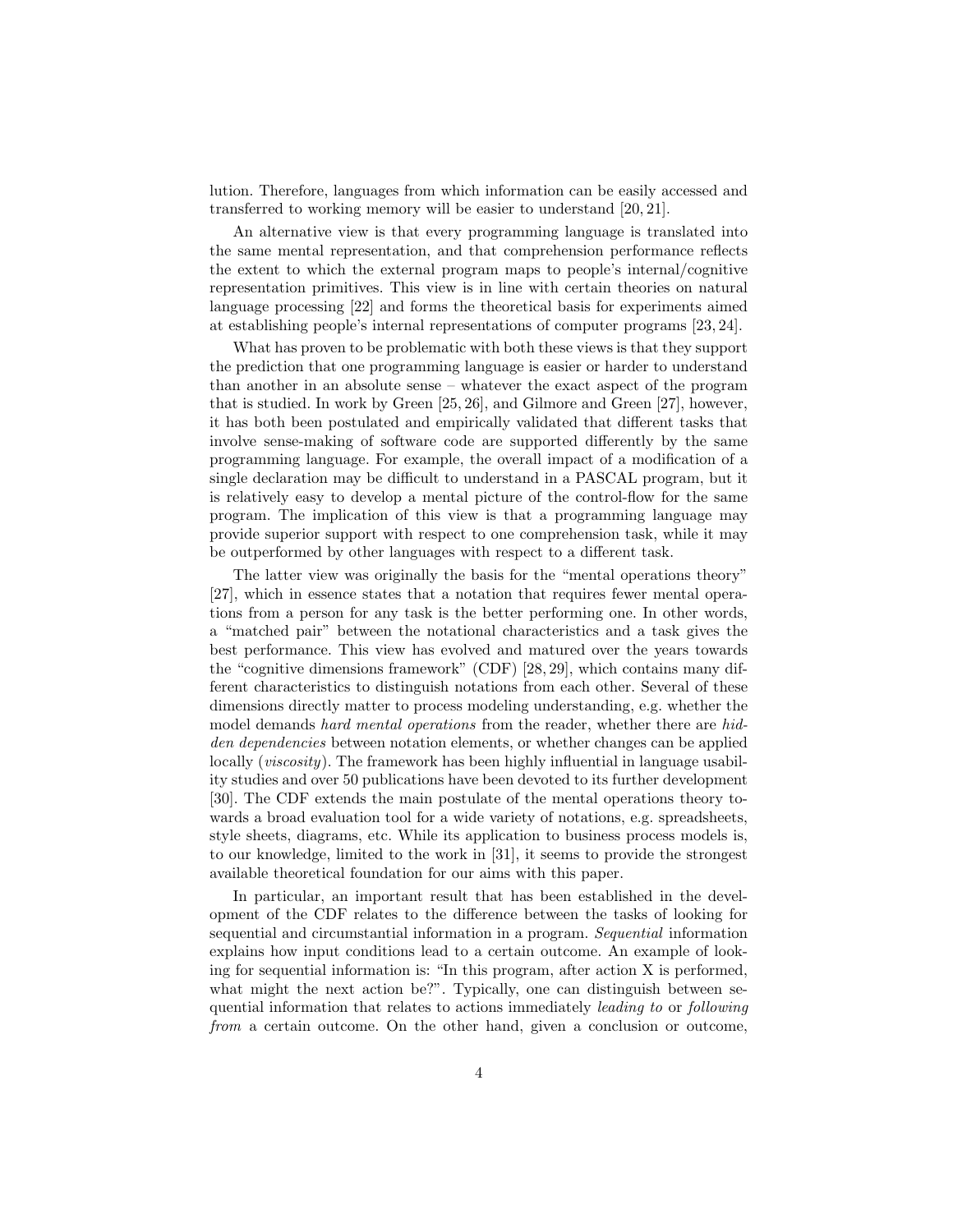circumstantial information relates to the overall conditions that produced that outcome. An example of looking for circumstantial information is: "In this program, what combination of circumstances will cause action X to be performed?". Circumstantial information may either relate to conditions that have or have not occurred. Empirical evidence is found to support the hypothesis that procedural programming languages display sequential information in a readily-used form, while declarative languages display circumstantial information in a readily-used form [25, 27]. The reverse is also true: Just as procedural languages tend to obscure circumstantial information, so do declarative languages tend to obscure sequential information. In other words, one "cannot simple-mindedly claim that procedural languages are easier or harder to read than declarative ones" [28].

The implication for this paper is (a) that we will adopt a similar relativist starting point for the formulation of our hypotheses and (b) that we will refine the distinction between sequential and circumstantial information within the context of process models.

## 3 The Declarative-Imperative Spectrum

Given the insights from programming language research, this section analyzes in how far an analogy can be established between procedural and declarative programming and respective approaches to process modeling. Section 3.1 elaborates on the difference between imperative and declarative programming; we discuss to which extent the distinction of sequential and circumstantial information is appropriate for process modeling thereafter. Section 3.3 illustrates the declarative-imperative spectrum with examples of process modeling languages.

#### 3.1 Imperative versus Declarative Programming

Assuming that the reader has an intuitive understanding of what an imperative (or procedural) program is, we approach the topic from the declarative angle. According to Lloyd "declarative programming involves stating what is to be computed, but not necessarily how it is to be computed"[32]. Equivalently, in the terminology of Kowalski's equation [33] 'algorithm  $=$  logic  $+$  control', it involves stating the logic of an algorithm (i.e. the knowledge to be used in problem solving), but not necessarily the control (i.e. the problem-solving strategies). While the logic component determines the meaning of an algorithm, the control component only affects its efficiency [33].

Roy and Haridi [34] suggest to use the concept of a state for defining the line between the two approaches more precisely. Declarative programming is often referred to as stateless programming as an evaluation works on partial data structures. In contrast to that, imperative programming is characterized as stateful programming [34]: a component's result not only depends on its arguments, but also on an internal parameter, which is called its "state". A state is a collection of values being intermediate results of a desired computation (at a specific point in time). Roy and Haridi [34] differentiate between implicit (declarative) state and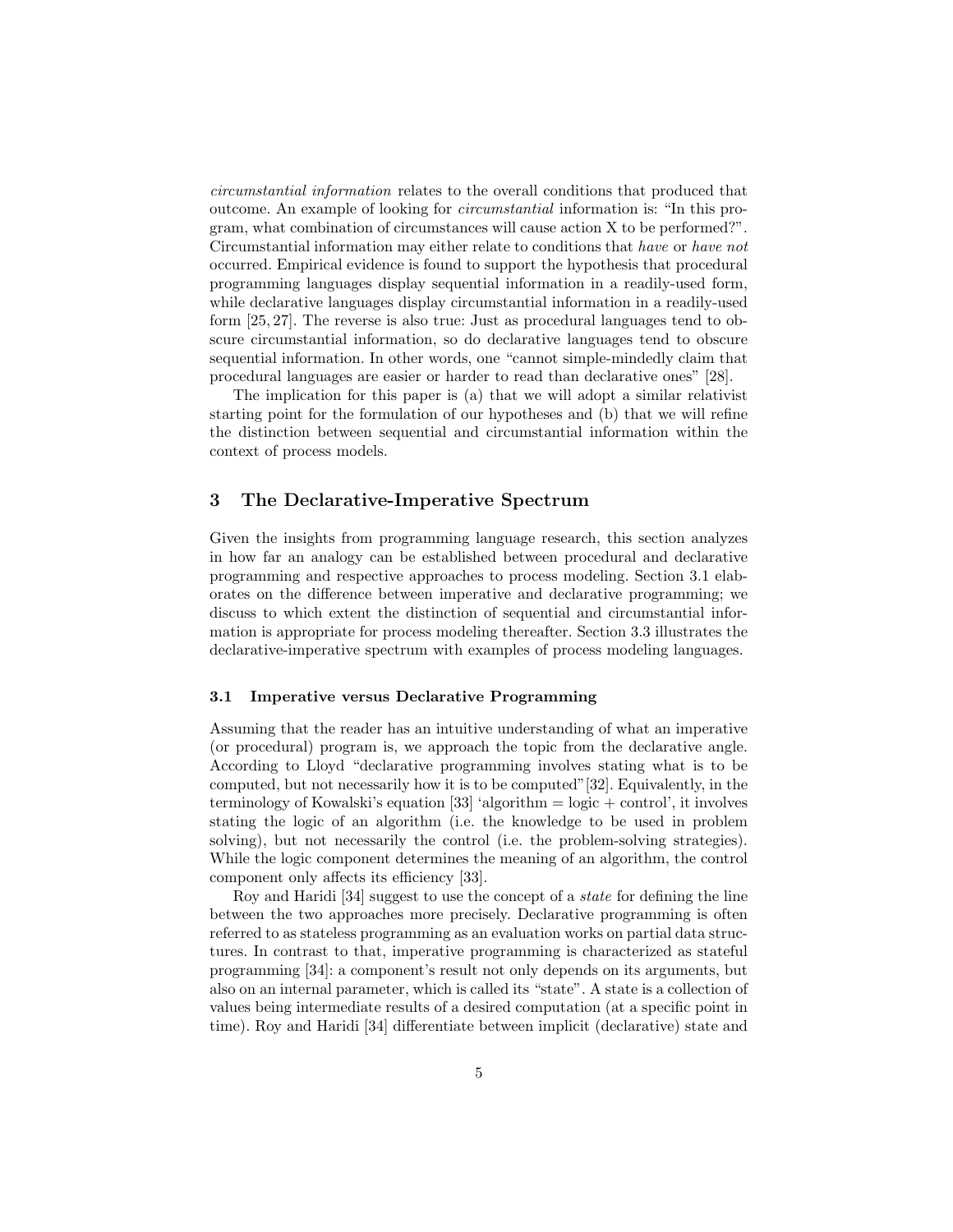explicit state. Implicit states only exist in the mind of the programmer without requiring any support from the computation model. An explicit state in a procedure, in turn, is a state whose lifetime extends over more than one procedure call without being present in the procedure's arguments. Explicit state is visible in both the program and the computation model.

#### 3.2 Imperative versus Declarative Process Modeling

Process modeling is not concerned with programs, variables, and values, but aims at describing processes. In general, a process is a collection of observable actions, events, or changes of a collection of real and virtual objects. A process modeling language provides concepts for representing processes. Discussions of declarative versus imperative process modeling are scarce and so are precise distinctions. A description is given in Pesic's PhD thesis [8, p.80]: "[Imperative] models take an 'inside-to-outside' approach: all execution alternatives are explicitly specified in the model and new alternatives must be explicitly added to the model. Declarative models take an 'outside-to-inside' approach: constraints implicitly specify execution alternatives as all alternatives that satisfy the constraints and adding new constraints usually means discarding some execution alternatives." Below, we relate declarative and imperative modeling techniques to the notion of state.

An imperative process modeling language focuses on the aspect of continuous changes of the process' objects which allows for two principal, dual views. The life of each object in the process can be described in terms of its state space by abstractly formulating the object's locations in a real or virtual world and its possibilities to get from one location to another, i.e. state changes. The dual view is the transition space which abstractly formulates the distinct actions, events, and changes of the process and how these can possibly succeed each other. Based on topological considerations of Petri [35], Holt [36] formally constructs a mathematical framework that relates state space and transition space and embeds it into the theory of *Petri nets* [1]. Holt deducts that Petri net places (or states in general) act as "grains in space" while Petri net transitions (or steps in general) act as "grains in time" providing dedicated concepts for structuring the spatial and the temporal aspect of a process. A directed flow-relation defines pre- and post-places of transitions, and corresponding pre- and post-transitions of places. Thus, in a Petri net model, beginning at any place (state) or transition, the modeler can choose and follow a continuous forward trajectory in the process behavior visiting more places (states of objects) and transitions. Likewise, the modeler can follow a continuous backward trajectory to see the process behavior that leads to this place (state) or transition. This interpretation positions Petri nets as a clear imperative process modeling language.

A declarative process modeling language focuses on the logic that governs the overall interplay of the actions and objects of a process. It provides concepts to describe key qualities of objects and actions, and how the key qualities of different objects and actions relate to each other in time and space. This relation can be arbitrary and needs not be continuous; it shall only describe the logic of the process. In this sense, a declarative language only describes what the essential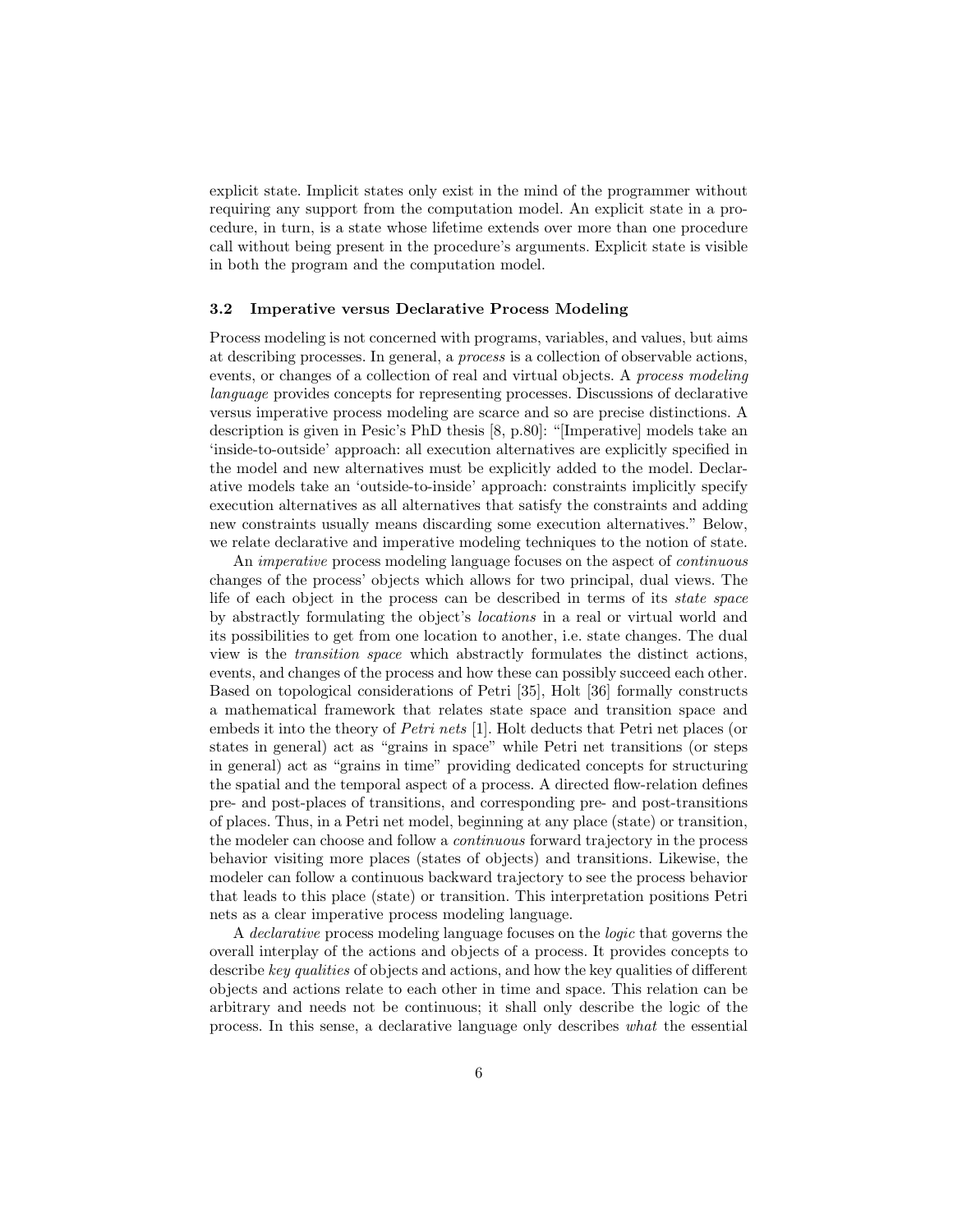characteristics of a process are while it is insensitive to how the process works. For instance, a possible key quality of a process can be that a specific action is "just being executed". Formalizing this quality as a predicate ranging over a set of actions, one can use the temporal logic LTL to model how executions of actions relate to each other over time. The logical implication thereby acts as the connective between cause and effect: Each action is executed a specific number of times (e.g. at least once, at most three times); the execution of one action requires a subsequent execution of some other action (at some point); the execution of two given actions is mutually exclusive; etc. Thereby state and step are not explicated in the model, but they are constructed when interpreting predicates and formulas. This kind of description relies on an open-world assumption leaving room for how the process' changes are continuously linked to each other. Any behavior that satisfies the model is a valid behavior of the process. This approach was formalized for modeling processes in the language ConDec [37].

The probably most notable difference between imperative and declarative modeling is how a given behavior can be classified as satisfying a model or not. In an imperative model, the behavior must be reconstructible from the description by finding a continuous trajectory that looks exactly like the given behavior or corresponds to it in a smooth way. For instance, the linear runs of a Petri net are not explicitly visible in the net's structure, but states and steps can be mapped to places and transitions preserving predecessor and successor relations. In a declarative model, all requirements must be satisfied by the given behavior; there is no smooth correspondence required between behavior and model.

The reason for this difference between imperative and declarative modeling is the degree to which these paradigms make states and transitions explicit. An imperative process model like a Petri nets explicitly denotes states or transitions or both and their direct predecessor-successor relations. Thus enabled transitions and successor states can be computed locally from a given state or transition; runs can be constructed inductively. In a declarative model like an LTL formula states and transitions are implicitly characterized by the predicates and the temporal constraints over these predicates. Any set of states and transitions that are "sufficiently distinct" and relate to each other "sufficiently correct" are a valid interpretation of the model. This prohibits a construction of runs, but allows for characterizing states and transitions as satisfying or not.

Despite these differences, declarative and imperative models can be precisely related to each other. For instance, any LTL formula can equivalently be translated into a (finite) Büchi automaton  $[38]$ . The translation has the price of a technical overhead to express the genuine concepts of one language by the available concepts of another language. While this prohibits a direct transformation of declarative models into well-conceivable imperative models, the resulting imperative model is operational and allows for executing declarative ones [37].

#### 3.3 A Characterization of Process Modeling Languages

As we stated in the previous section, process modeling languages differ with respect to the *degree* in which they make states and transitions explicit. This is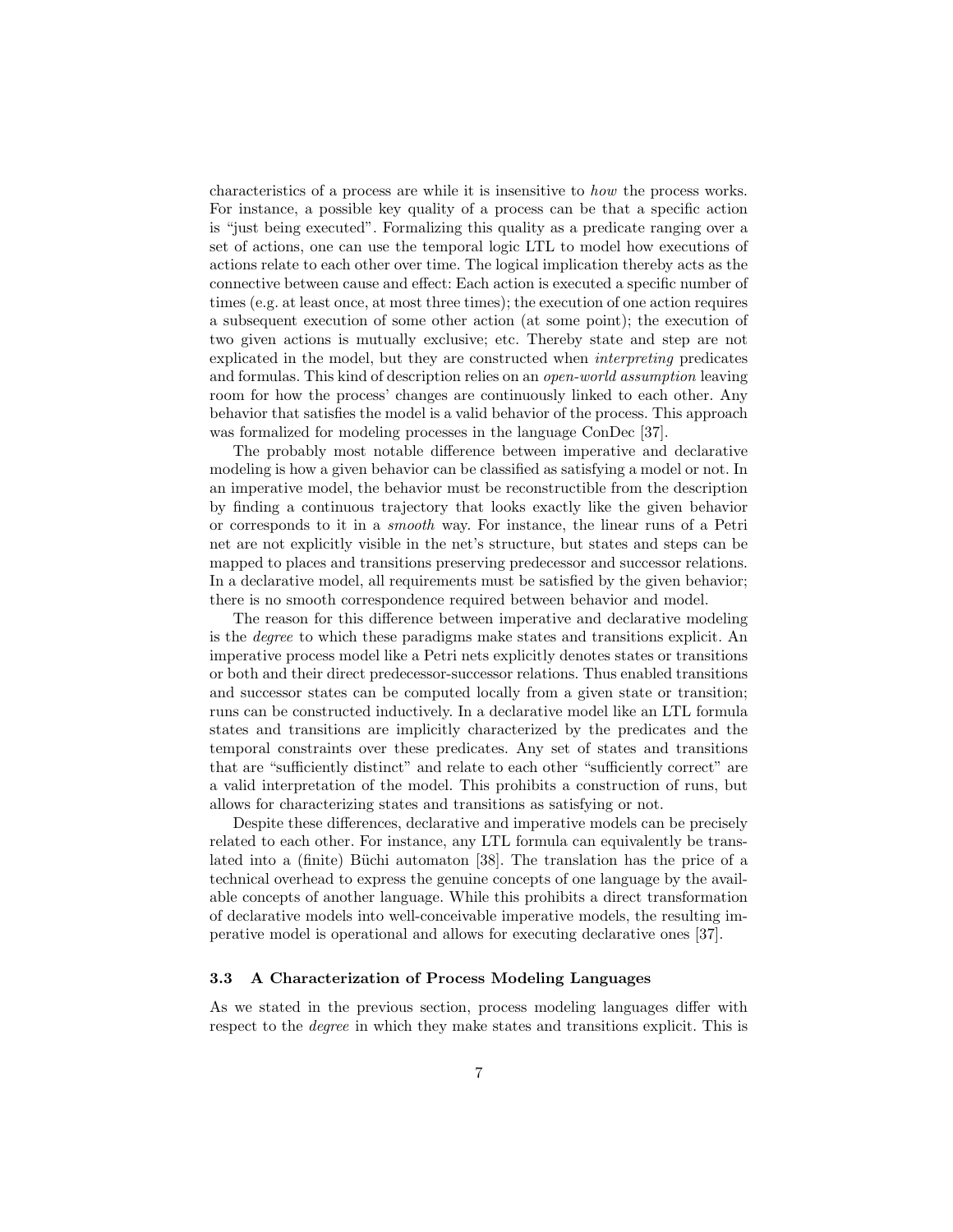in line with Roy and Haridi's [34] suggestion that "declarative" is no absolute property. The following languages lend themselves as evidence for this hypothesis as they position themselves in the imperative-declarative spectrum of process modeling languages. At the imperative end we position Petri nets, and LTL at the declarative end of the spectrum. Because of the large variety of process modeling languages, our list cannot be exhaustive.

Petri nets. We already illustrated the key concepts of imperative process modeling languages by the help of Petri nets which make state and transition explicit. A Petri net model of a process provides for each atomic action a dedicated transition and for each atomic state of a process resource a dedicated place. During modeling, one usually has to augment the model by further transitions and places to implement the desired process logic, e.g. loops, decisions, synchronization, etc. At any stage the modeler may mentally execute the process by placing mental tokens on the given places and mentally firing enabled transitions. These mental operations are supported by the continuous graph-based structure of the model that makes sequential information explicit as explained above. Several techniques like sub-nets transitions or patterns aid in structuring processes and making composite actions explicit.

Colored Petri nets [39] extend Petri nets by offering arbitrary values, objects, and structures to be passed through the net, instead of black tokens; these nets are used for modeling processes with data. Which colored tokens (values) are consumed, and how these are manipulated by firing transitions is specified in arc inscriptions and transition guards being algebraic terms with free variables. Thereby, the terms only denote how different colored tokens relate to each other allowing the transition to fire in many different modes. This adds circumstantial information to a transition which is positioned in a sequential context. The modeler has to mentally instantiate the arc inscriptions to get an explicit representation of the behavior. For larger pieces of continuous behavior, inscriptions of several transitions must be instantiated correspondingly.

Flow-based modeling languages like UML Activity Diagrams or BPMN materialize structuring techniques of Petri nets in dedicated modeling concepts. Besides different kinds of actions, these languages know control-flow nodes like AND-split and XOR-join to route control-flow between activities. Event nodes explicitly denote process instantiation, communication and termination. These modeling concepts offer a way to represent some of the key corresponding mental concepts of processes explicitly requiring fewer mental operations to understand the model.

The Business Process Execution Language (BPEL) has a block-oriented structure and provides even more specialized concepts for process modeling in a web service context. The block-oriented design allows to read a BPEL model like procedural program. But concepts like exception handling, negative control-flow and handling of concurrent events break the sequential nature of the process. The exact mechanics that coordinate normal process execution and exception handling etc. are not visible in the model, but hidden in the language. The modeler has to reconstruct them mentally to get a consistent image.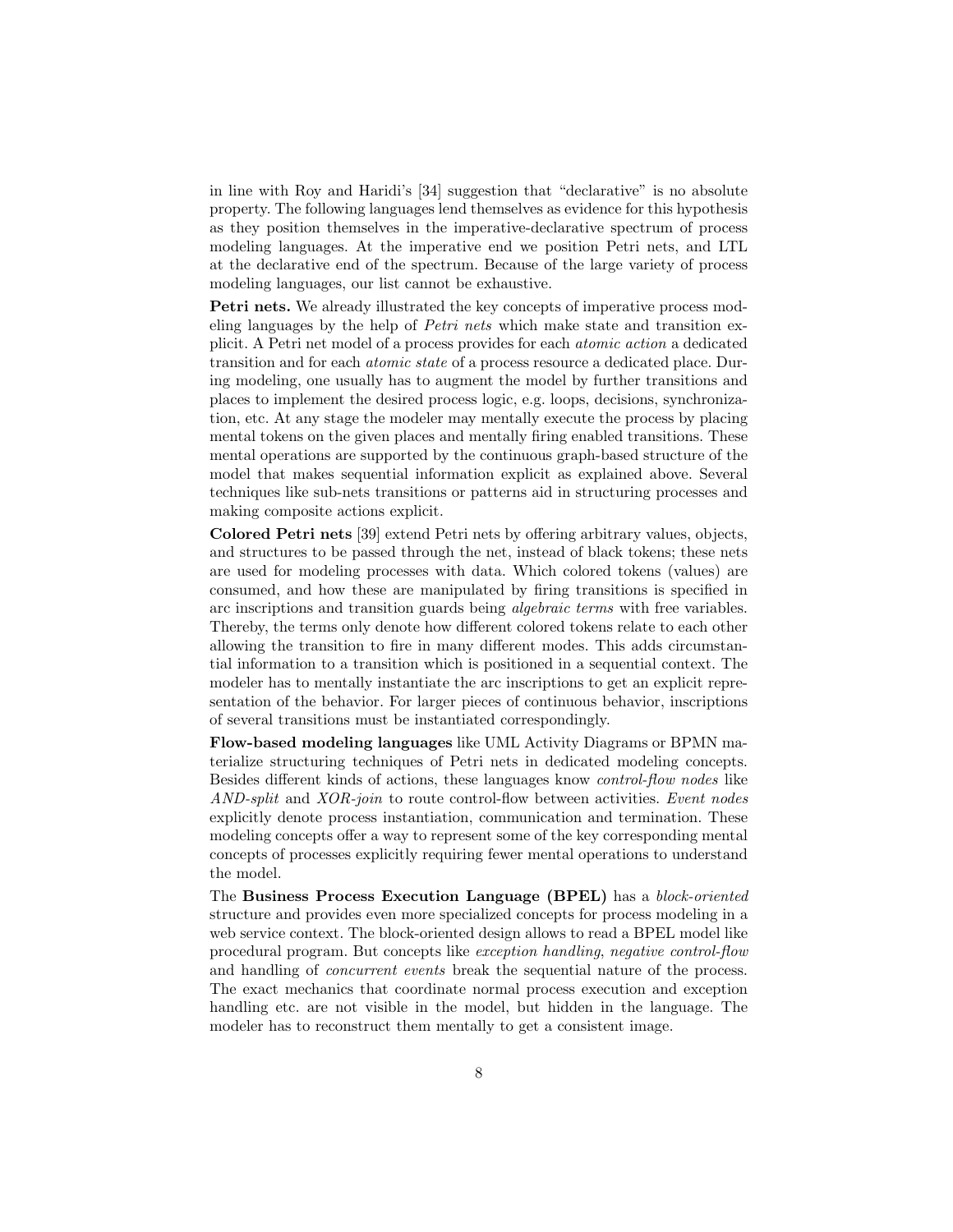Scenario-based languages like Message Sequence Charts (UML Sequence Diagrams) and Life-Sequence Charts provide an explicit notion of behavior in terms of scenarios [40]. A scenario denotes a partial execution of the process as a partially ordered set of actions. A model is a set of scenarios sharing some actions. How actions of different scenarios relate to each other is not stated explicitly. Rather, a scenario's structure and annotations describe how it can or cannot be extended by other scenarios. A scenario provides both, sequential and circumstantial information: It describes a continuous piece of behavior. At the same time, when asking "How to execute the last action of this scenario?", it presents the partial answer "Execute all preceding actions of the scenario.".

The Pockets of Flexibility approach [41] combines imperative and declarative modeling elements in an integrated manner. Essentially, a pocket of flexibility constitutes a placeholder action in a flow-based process model; the pocket is dynamically refined to a flow-based process fragment at run-time. For each pocket declarative modeling constraints can be specified, which have to be obeyed upon refinement. A pocket introduces a region into a process model, where no explicit sequential information is available. The modeler has to link restricting constraints to the surrounding flow, and vice versa, when constructing the model.

TLA. The Temporal Logic of Actions (TLA) [42] allows to model process steps in terms of variable values in the current state and in the next state. Together with temporal operators like in LTL, TLA allows to model processes in terms of behavioral invariants as well as in terms of continuous changes.

ConDec. The process modeling language ConDec [37] formalizes key temporal relationships between executions of activities of a process in LTL patterns; e.g. the number of executions of an action or how two (or more) actions must or must not succeed each other. This makes some temporal concepts of process behavior explicit, similar to BPMN compared to Petri nets. The concepts of ConDec are stateless and give only circumstantial information for the (non-) executability of an action. The semantic domain of ConDec is limited to a specific, finite set of activities (out of which the process consists). Thus, the possibilities to relate different circumstances, like "executing action A" and "executing action B", to each other are restricted. This eases a mental construction of continuous behavior that connects them.

LTL. The entire Linear-Time Temporal Logic (LTL) neither restricts process models nor the valid interpretations. The model may refer to further key qualities of a process like "availability of resource R". Arbitrary circumstantial information can be constructed with the logical connectives, specifically the implication to relate cause and effect, and the temporal operators *always* ( $\varphi$  holds), eventually ( $\varphi$  holds), and until ( $\varphi$  holds until  $\psi$  holds). The next operator allows to express sequential information as it denotes a specific situation holding in the next state.

The languages which we have just presented highlight some points in the imperative-declarative spectrum of process modeling languages. The concepts range from an explicit notion of state and step to an explicit notion of process logic. Our list shows that an explicit notion of step does not exclude an explicit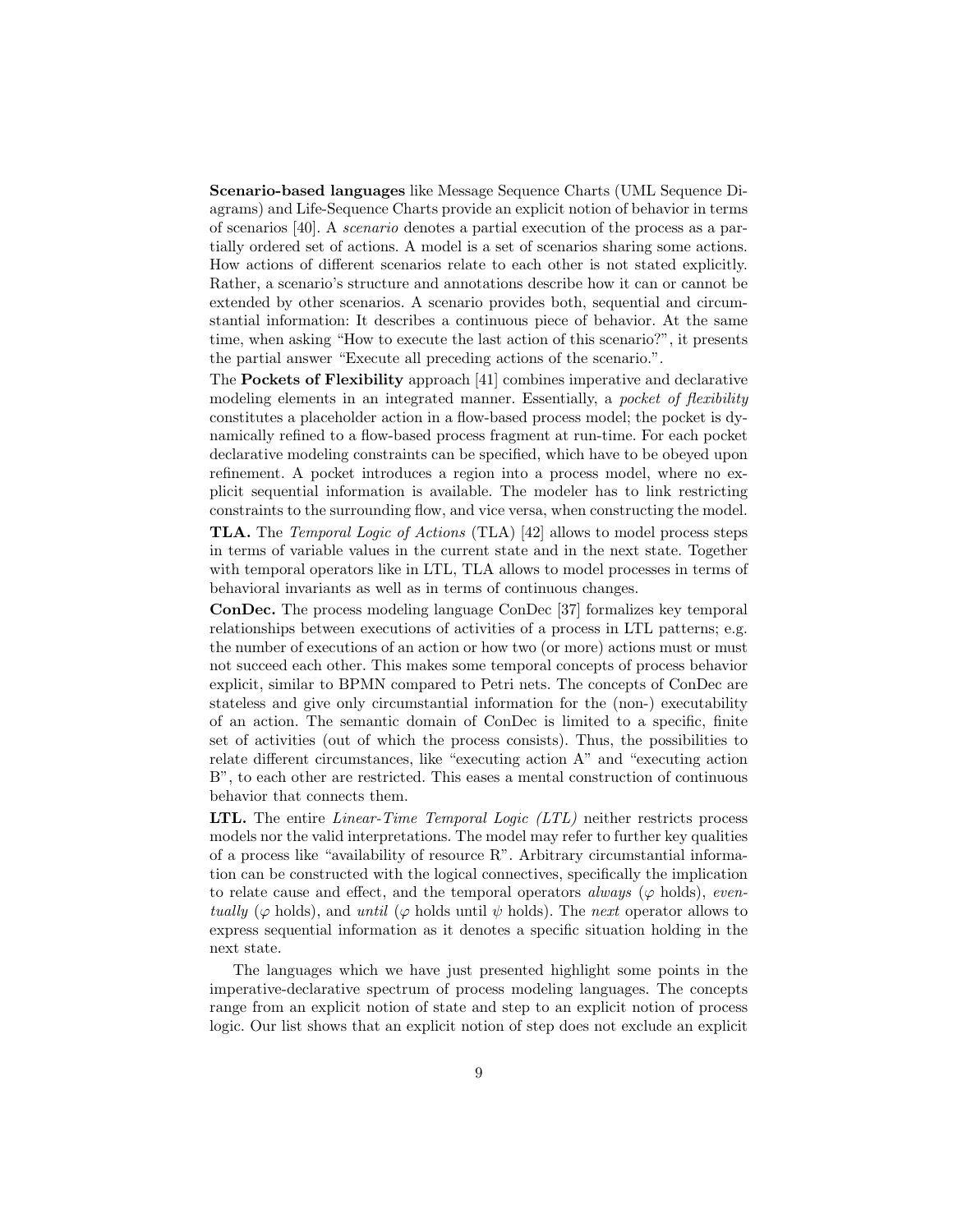notion of logic as most languages provide concepts for both. An important observation on our examples is that if process logic is explicated, an explicit notion of state is put in relation to that logic, and vice versa. The information that is conveyed by one explicit notion is relative to the information conveyed by other explicit notions. The reason for this relativity roots in the following observation.

Every explicit notion conveys some implicit, hidden information. Whatever is not explicated is implicit in the model as it can and must be inferred. Whenever step and logic are explicated together in some way, the implied, hidden information of one concept must be consistent with explicit information of the other concept. Picking up the analogy to programs, the process control (states and steps) must enact the process logic, and the process logic must be implemented in the process control. A relative interpretation of the language concepts provides the freedom for a consistent combination of both.

Our illustration of the imperative-declarative spectrum of process modeling languages shows that there are no predetermined points for combining imperative and declarative concepts, but that languages contain both in varying degrees.

## 4 Propositions

As stated in the introduction, it is our purpose to formulate a set of propositions that can be used as a basis to evaluate the comprehensiveness of process models specified in an imperative or declarative spirit. At this point, we have explored two important elements for this purpose. In the first place, we presented the CDF as the most plausible and dominant theory for sense-making of information artifacts in Section 2. Most notably, it stresses the task-notation relationship, e.g. in the hard mental operations and hidden dependency dimensions. This has provided us with a relativist viewpoint on the superiority of process modeling techniques – it is the match between the task and the language that will determine the overall effectiveness, not the technique in absolute terms. Also, the important concepts of finding sequential and circumstantial information give a strong clue to what types of tasks may give a better match with imperative or declarative process models.

Secondly, we reviewed the distinction between declarative and imperative process modeling languages in Section 3. We argued that the more a process modeling language emphasizes *states* and *transitions*, the more imperative it can be regarded. Similarly, the more a process modeling language relies on providing the mere requirements on acceptable behavior, the more declarative it is. Inherent to these views is our acceptance that the distinction between declarative and imperative process modeling languages is not a binary one. By combining the two elements, we arrive at the two following main propositions:

- P1 Given two semantically equivalent process models, establishing sequential information will be easier on the basis of the model that is created with the process modeling language that is relatively more imperative in nature.
- P2 Given two process models, establishing circumstantial information will be easier on the basis of the model that is created with the process modeling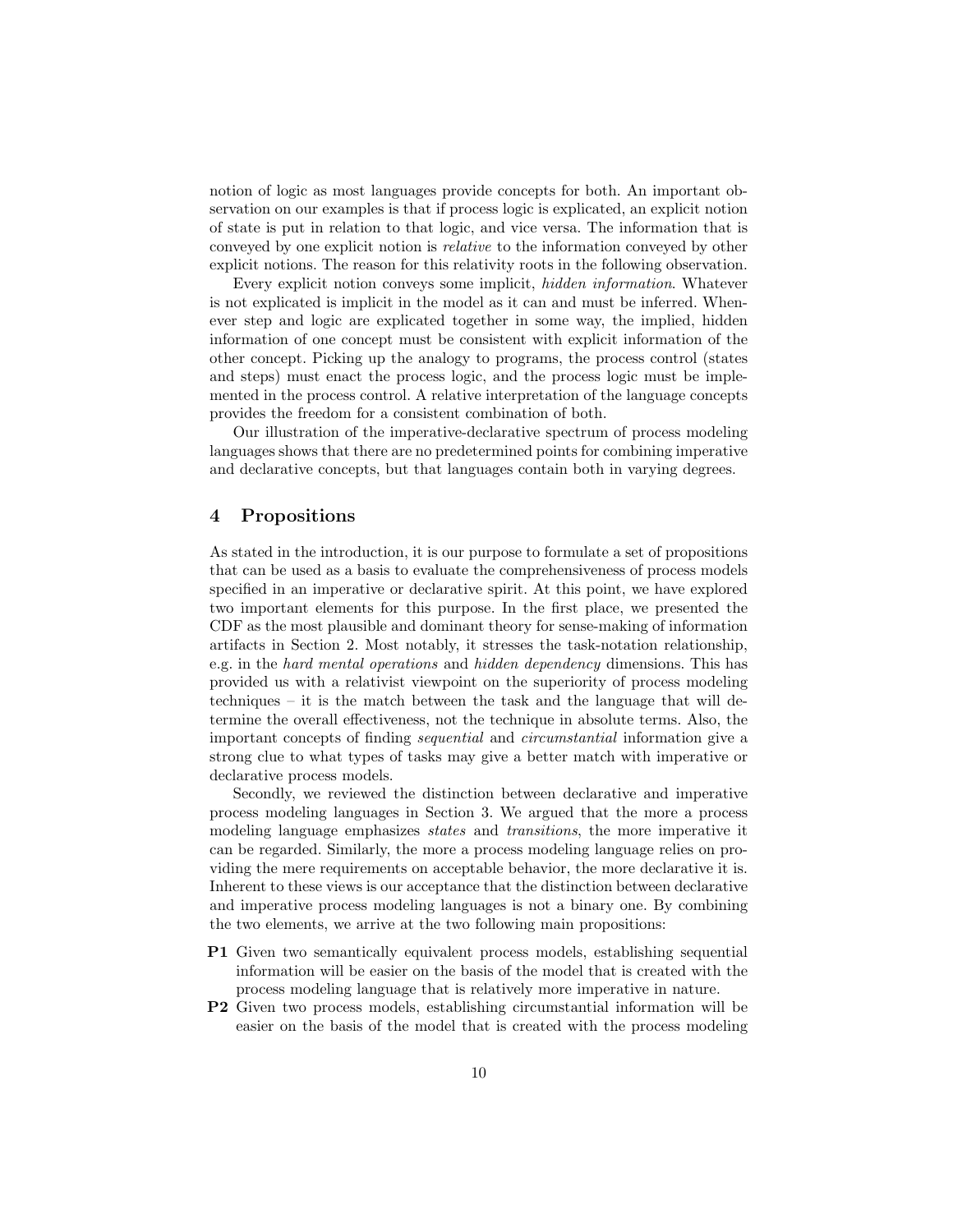language that is relatively more declarative in nature. Establishing circumstantial information will be easier on the basis of a declarative process model than with an imperative process model.

The reasoning for these propositions can be directly related to the hard mental operations and hidden dependencies dimensions. Sequence is a hidden dependency from the perspective of a declarative language and requires hard mental operations to construct it. An imperative language, on the other hand, is demanding in terms of circumstantial information because it is hidden and mentally hard to reconstruct. Specifically, we would expect that these propositions hold whether ease of understanding is measured in terms of *accuracy* or *speed*, cf. operationalizations of these notions in [4].

Finally, consistent with the CDF, we would expect these propositions to hold both when subjects have direct access to the process model and when they have to establish this information on recall, i.e. the memorization of a process model they have seen earlier. Remember that the CDF refutes the idea that people shape a similar problem situation into the same mental model, regardless of the form in which it is presented to them.

## 5 Conclusion

In this paper, we presented a set of propositions that relate to the understandability of process modeling languages. Specifically, these propositions focus on the distinction between declarative and imperative languages, formulating relative strengths and weaknesses of both paradigms. The most important theoretical foundation for these propositions is the cognitive dimensions framework including the results that are established for programming languages. Also, it is argued that any actual process modeling language finds itself somewhere on the spectrum from a less to a more imperative (declarative) nature. An analysis of existing process modeling languages is provided to support this argument.

This paper is characterized by a number of limitations. First of all, there is a strong reliance on similarities between process modeling languages on the one hand and programming languages on the other. Differences between both ways of abstract expression may render some of our inferences untenable. At this point, however, we do not see a more suitable source of inspiration nor any strong counter arguments. Note that it can be argued that the issue of understandability may be even more important in the domain of process modeling than that of programming. After all, not only designers are reading process models but end users too – which is unusual for computer programs. Furthermore, we have focused exclusively on the issue of understanding but other quality aspects may be equally important. If design is redesign, as argued in this paper, not only understanding but also *ease of change* is important. There are respective cognitive dimensions that need to be discussed for process modeling notations, in particular, viscosity (ease of local change) and premature commitment.

As follows from the nature of this paper, the next step is to challenge the propositions with an empirical investigation. We intend to develop a set of ex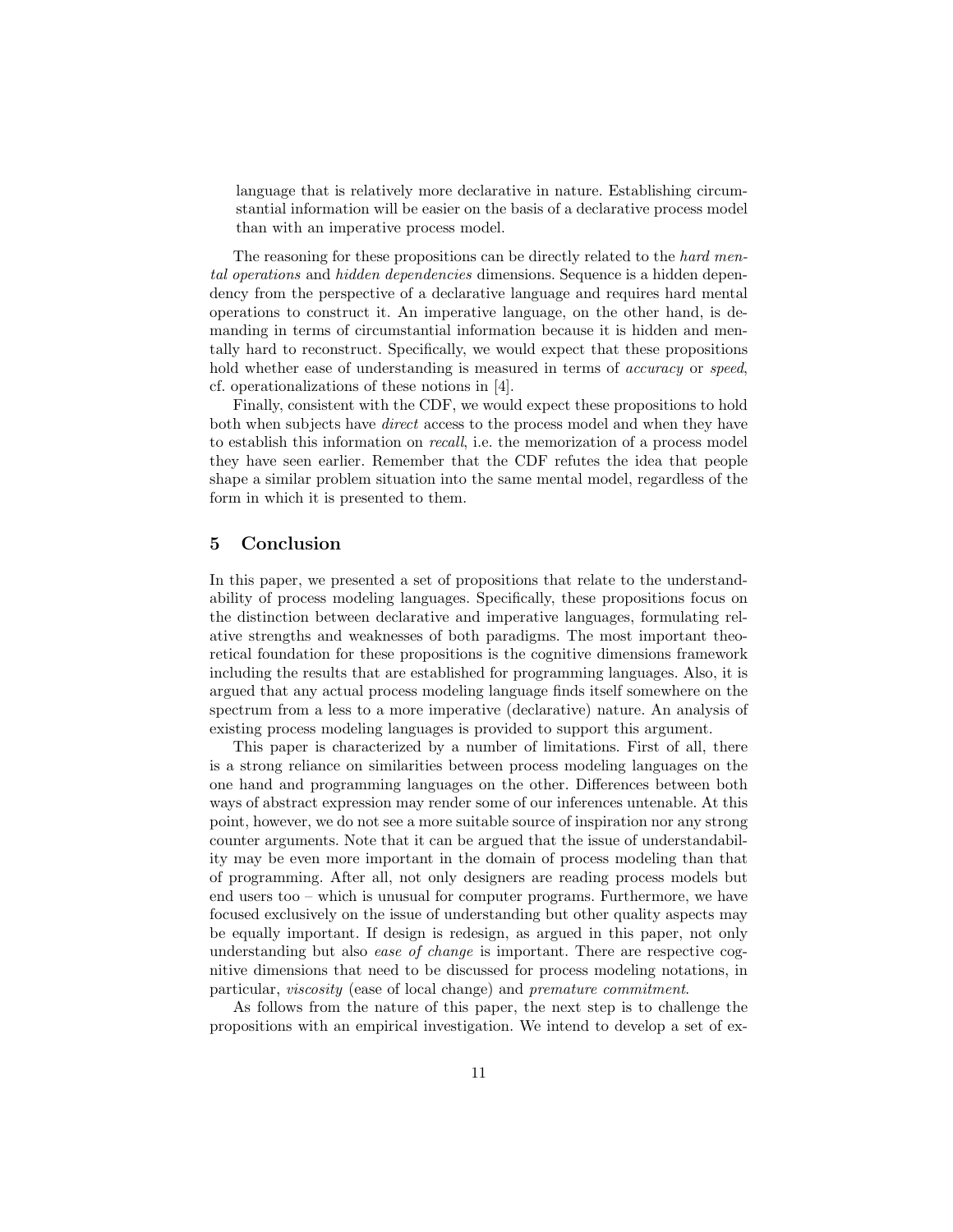periments that will involve human modelers to carry out a set of tasks that involve sense-making of a set of process models. Such tasks will be characterized by establishing both sequential and circumstantial information and including more and less declarative (imperative) languages. The cooperation of various academic partners in this endeavor facilitates extensive testing and replication of such experiments. Ideally, this empirical investigation will lead to an informed voice in the ongoing debate on the superiority of process modeling languages.

## References

- 1. Reisig, W., Rozenberg, G., eds.: Lectures on Petri Nets I: Basic Models, Advances in Petri Nets. LNCS 1491 (1998)
- 2. Recker, J., Dreiling, A.: Does it matter which process modelling language we teach or use? an experimental study on understanding process modelling languages without formal education. In Toleman, M., Cater-Steel, A., Roberts, D., eds.: 18th Australasian Conference on Information Systems (2007) 356–366
- 3. Mendling, J., Reijers, H., Cardoso, J.: What makes process models understandable? In: Proc. BPM'07. LNCS 4714 (2007) 48–63
- 4. Gilmore, D.J., Green, T.R.G.: Comprehension and recall of miniature programs. International Journal of Man-Machine Studies 21(1) (1984) 31–48
- 5. Nigam, A., Caswell, N.: Business artifacts: An approach to operational specification. IBM Systems Journal 42(3) (2004) 428–445
- 6. Owen, M., Raj, J.: BPMN and Business Process Management: Introduction to the New Business Process Modeling Standard. Technical report, Popkin, http://whitepaper. techweb. com/cmptechweb/search/viewabstract/71 (2003)
- 7. Smith, H., Fingar, P.: Business Process Management: The Third Wave. (2003)
- 8. Pesic, M.: Constraint-Based Workflow Management Systems: Shifting Control to Users. PhD thesis, Eindhoven University of Technology (2008)
- 9. Boley, H.: Declarative and Procedural Paradigms Do They Really Compete? In: Proc. PDK; 91, Springer (1991) 383–385
- 10. Korhonen, J.: Evolution of agile enterprise architecture. http:// blog.jannekorhonen.fi/?p=11. Retrieved 10 Feb. 2009 (Apr. 2006)
- 11. Goldberg, L.: Seven deadly sins of business rules. http://www.bpminstitute.org/ articles/article/article/seven-deadly-sins.html. Retrieved 10 Feb. 2009 (Sept. 2007)
- 12. McGregor, M.: Procedure vs. process. http://www.it-director.com/blogs/Mark McGregor/2009/1/procedure vs process.html. Retrieved 10 Feb. 2009 (Jan. 2009)
- 13. Vanderfeesten, I., Reijers, H., van der Aalst, W.: Evaluating workflow process designs using cohesion and coupling metrics. Comp. in Ind. 59(5) (2008) 420–437
- 14. Guceglioglu, A., Demirors, O.: Using Software Quality Characteristics to Measure Business Process Quality. In: Proc. BPM'05, Springer (2005) 374–379
- 15. Felleisen, M.: On the Expressive Power of Programming Languages. Science of Computer Programming 17(1-3) (1991) 35–75
- 16. Prechelt, L.: An Empirical Comparison of Seven Programming Languages. Computer (2000) 23–29
- 17. Dijkstra, E.: Letters to the editor: go to statement considered harmful. Communications of the ACM 11(3) (1968) 147–148
- 18. Glinert, E.: Nontextual programming environments. In: Visual Programming Systems. Prentice-Hall (1990) 144–230